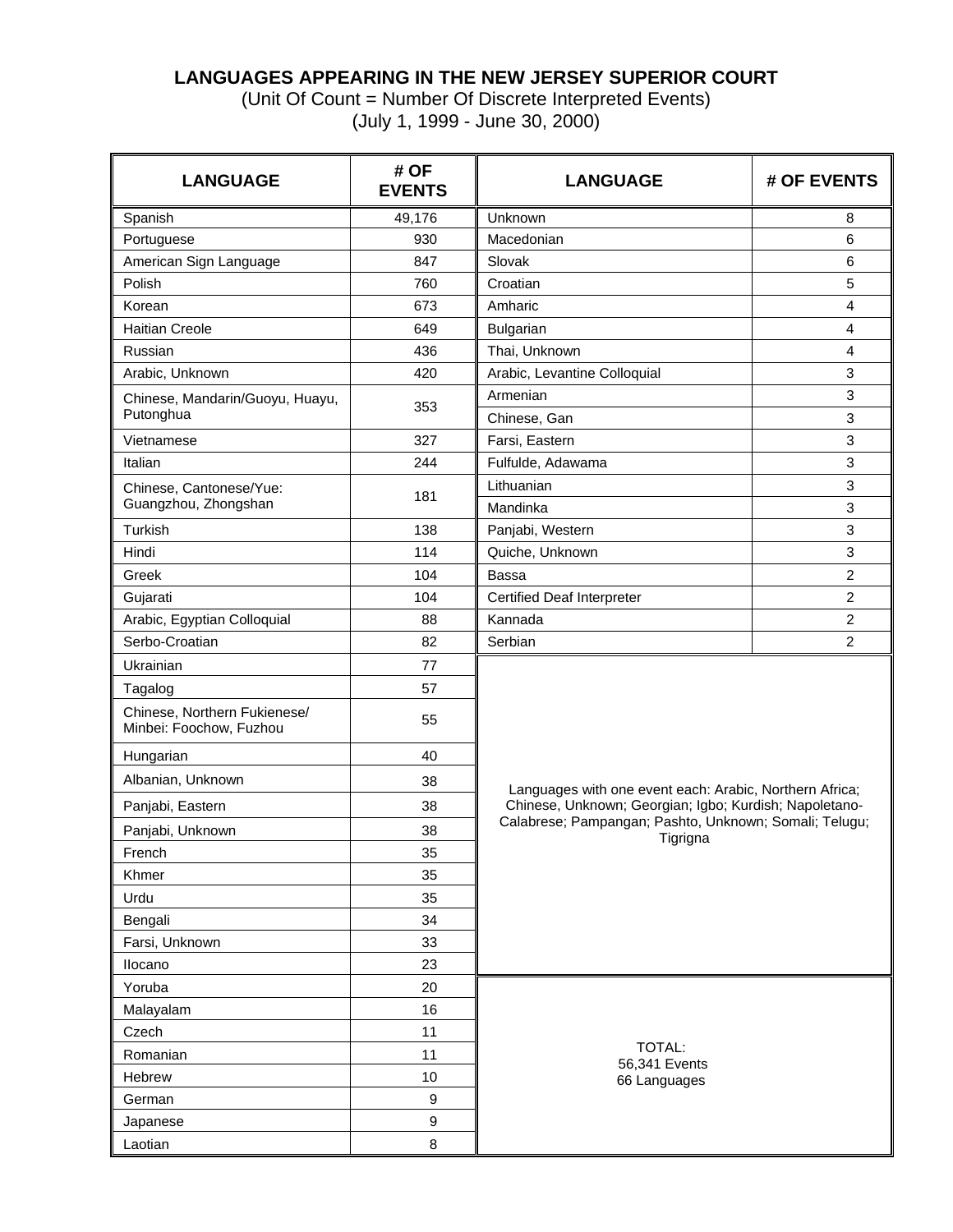# **COURT INTERPRETING STATISTICAL REPORTING SYSTEM**

## **NUMBER OF EVENTS INTERPRETED BY COUNTY AND PRIMARY CONTEXT (July 1, 1999 - June 30, 2000)**

| VICINAGE/ COUNTY          | <b>BEFORE A</b><br><b>JUDGE OR</b><br><b>GRAND JURY</b> | <b>BEFORE A HEARING</b><br>OFFICER OR IN CDR<br><b>PROCEEDING</b> | <b>ANY COURT</b><br><b>SUPPORT</b><br><b>SERVICE</b> |
|---------------------------|---------------------------------------------------------|-------------------------------------------------------------------|------------------------------------------------------|
| ∥ı:<br><b>Atlantic</b>    | 1,167                                                   | 6                                                                 | $\mathbf 0$                                          |
| ll:<br>Cape May           | 159                                                     | $\overline{0}$                                                    | $\overline{0}$                                       |
| III:<br>Bergen            | 2,228                                                   | 164                                                               | 24                                                   |
| III:<br><b>Burlington</b> | 195                                                     | 21                                                                | $\overline{7}$                                       |
| IV:<br>Camden             | 5,465                                                   | 382                                                               | 337                                                  |
| V:<br><b>Essex</b>        | 4,552                                                   | 569                                                               | 936                                                  |
| VI:<br>Hudson             | 11,040                                                  | 1,617                                                             | 779                                                  |
| VII: Mercer               | 1,195                                                   | 279                                                               | 153                                                  |
| VIII: Middlesex           | 3,033                                                   | 507                                                               | 621                                                  |
| IX:<br>Monmouth           | 809                                                     | 214                                                               | 118                                                  |
| X:<br><b>Morris</b>       | 2,053                                                   | 293                                                               | 1,323                                                |
| X:<br><b>Sussex</b>       | 54                                                      | $\overline{2}$                                                    | 8                                                    |
| XI:<br>Passaic            | 6,522                                                   | 2,139                                                             | 95                                                   |
| XII: Union                | 4,074                                                   | 1,148                                                             | 141                                                  |
| XIII: Somerset            | 338                                                     | 10                                                                | 29                                                   |
| XIII: Hunterdon           | 77                                                      | 1                                                                 | 9                                                    |
| XIII: Warren              | 48                                                      | $\overline{2}$                                                    | 11                                                   |
| XIV: Ocean                | 375                                                     | 43                                                                | 61                                                   |
| XV: Gloucester            | 72                                                      | 13                                                                | 5                                                    |
| XV: Cumberland            | 505                                                     | 98                                                                | 118                                                  |
| XV: Salem                 | 86                                                      | 11                                                                | $\mathbf 0$                                          |
| <b>TOTALS</b>             | 44,047                                                  | 7,519                                                             | 4,775                                                |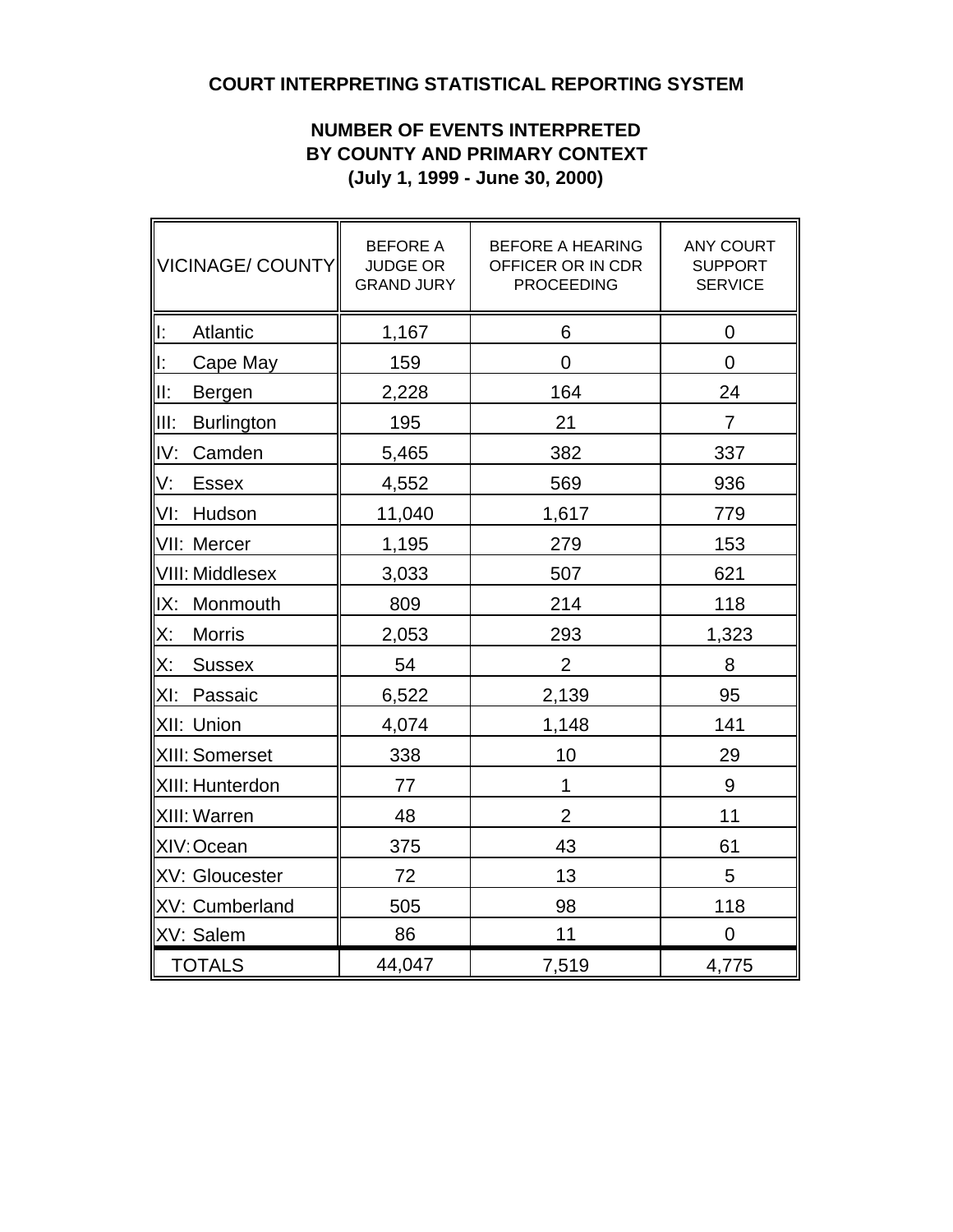| <b>COUNTY</b> | <b>ARA</b>     | <b>CHI</b> | <b>CHI</b>     | GUJ            | HAI            | <b>HIN</b>     | <b>ITA</b>     | <b>KOR</b>     | <b>POL</b>     | <b>POR</b> | <b>RUS</b> | <b>SIG</b>  | <b>SPA</b> | <b>TUR</b> | <b>VIE</b>     | <b>OTH</b> | <b>SUM</b> |
|---------------|----------------|------------|----------------|----------------|----------------|----------------|----------------|----------------|----------------|------------|------------|-------------|------------|------------|----------------|------------|------------|
|               | <b>UNK</b>     | CAN        | <b>MAN</b>     |                | <b>CRE</b>     |                |                |                |                |            |            |             |            |            |                | <b>LAN</b> |            |
| Atlantic      | 9              | 95         | 58             | 8              | 12             | 4              | $\overline{2}$ | 28             | 2              | $\Omega$   | 7          | 4           | 818        | 11         | 48             | 67         | 1,173      |
| Cape May      | $\Omega$       | $\Omega$   | 0              | 0              | $\Omega$       | 2              | 0              | 0              | 0              | $\Omega$   | 0          | 6           | 144        |            | 6              | 0          | 159        |
| <b>Bergen</b> | 59             | 15         | 91             | 10             | 2              | 2              | 53             | 420            | 135            | 20         | 54         | 50          | 1,354      | 47         | $\mathbf 0$    | 104        | 2,416      |
| Burlington    | 0              | 4          | 9              | 6              |                | $\overline{2}$ | $\overline{2}$ | 11             | 1              | 16         | 1          | 26          | 120        | 3          | 7              | 14         | 223        |
| Camden        | 6              | 11         | 22             | 3              | $\overline{7}$ | $\overline{7}$ | 4              | 64             | 11             | 0          | 24         | 229         | 5,549      |            | 144            | 102        | 6,184      |
| Essex         | 1              | $\Omega$   | 9              |                | 316            | 3              | 60             | 21             | 24             | 497        | 60         | 65          | 4,911      | 5          | 10             | 74         | 6,057      |
| Hudson        | 147            | 12         | 46             | 34             | 53             | 53             | 34             | 22             | 73             | 64         | 24         | 145         | 12,503     | 6          | 71             | 149        | 13,436     |
| Mercer        | 25             | 2          | 14             |                | 43             | 0              | 6              | 23             | 58             | 2          | 10         | 39          | 1,364      | 0          | 0              | 40         | 1,627      |
| Middlesex     | 20             | 3          | 20             | 6              | 2              | 16             | $\overline{7}$ | 12             | 34             | 33         | 113        | 10          | 3,824      | 0          | 14             | 47         | 4,161      |
| Monmouth      | $\overline{2}$ | 3          | 14             | 4              | 46             | 3              | 13             | $\overline{7}$ | 6              | 23         | 22         | 56          | 911        |            | 7              | 23         | 1,141      |
| <b>Morris</b> | 17             | 11         | 38             | $\overline{7}$ | 4              | 8              | 10             | 24             | 19             | 10         | 4          | 26          | 3,375      | 17         | 5              | 94         | 3,669      |
| Sussex        | $\overline{2}$ | 0          | 0              | 0              | $\overline{2}$ | 0              | $\Omega$       | 0              | 1              |            | 7          | 1           | 35         | 0          | 0              | 15         | 64         |
| Passaic       | 103            | 5          | 0              |                | 21             | 5              | 28             | 10             | 110            | 22         | 13         | 109         | 8,193      | 33         | 1              | 102        | 8,756      |
| Union         | 12             | 3          | 9              | 18             | 140            | 8              | 15             | 25             | 210            | 233        | 60         | 22          | 4,524      |            | 2              | 81         | 5,363      |
| Somerset      | 6              | 5          | 19             | 2              | $\Omega$       | 0              | 1              | 0              | 26             | 4          | 5          | 7           | 267        | 0          | 5              | 30         | 377        |
| Hunterdon     | 1              | $\Omega$   | 1              | 0              | $\Omega$       | 1              | 6              | 0              | 15             | 1          | 7          | $\mathbf 0$ | 37         | 2          | 1              | 15         | 87         |
| Warren        | $\Omega$       | $\Omega$   | 0              | 2              | $\Omega$       | $\Omega$       | $\mathbf{0}$   | 0              | $\overline{7}$ | 0          | 4          | 10          | 33         | 0          | 0              | 5          | 61         |
| Ocean         | 8              | 12         | $\overline{c}$ |                | 0              | 0              | 3              | 3              | 27             | 4          | 19         | 13          | 369        | 0          | 3              | 15         | 479        |
| Gloucester    | 0              | $\Omega$   |                | 0              | 0              | $\Omega$       | 0              | 0              | 1              | 0          | 2          | 8           | 62         | 6          | $\overline{c}$ | 8          | 90         |
| Cumberland    | 0              | 0          | 0              | 0              | 0              | 0              | 0              | 3              | 0              | 0          | 0          | 17          | 695        |            |                | 4          | 721        |
| Salem         | $\overline{2}$ | $\Omega$   | 0              | 0              | $\Omega$       | 0              | $\Omega$       | $\Omega$       | $\Omega$       | $\Omega$   | $\Omega$   | 4           | 88         | 3          | $\Omega$       | 0          | 97         |
| <b>Totals</b> | 420            | 181        | 353            | 104            | 649            | 114            | 244            | 673            | 760            | 930        | 436        | 847         | 49,176     | 138        | 327            | 989        | 56,341     |

# **NUMBER OF EVENTS INTERPRETED BY COUNTY AND LANGUAGE (MAJOR LANGUAGES)**

**(July 1, 1999 - June 30, 2000)**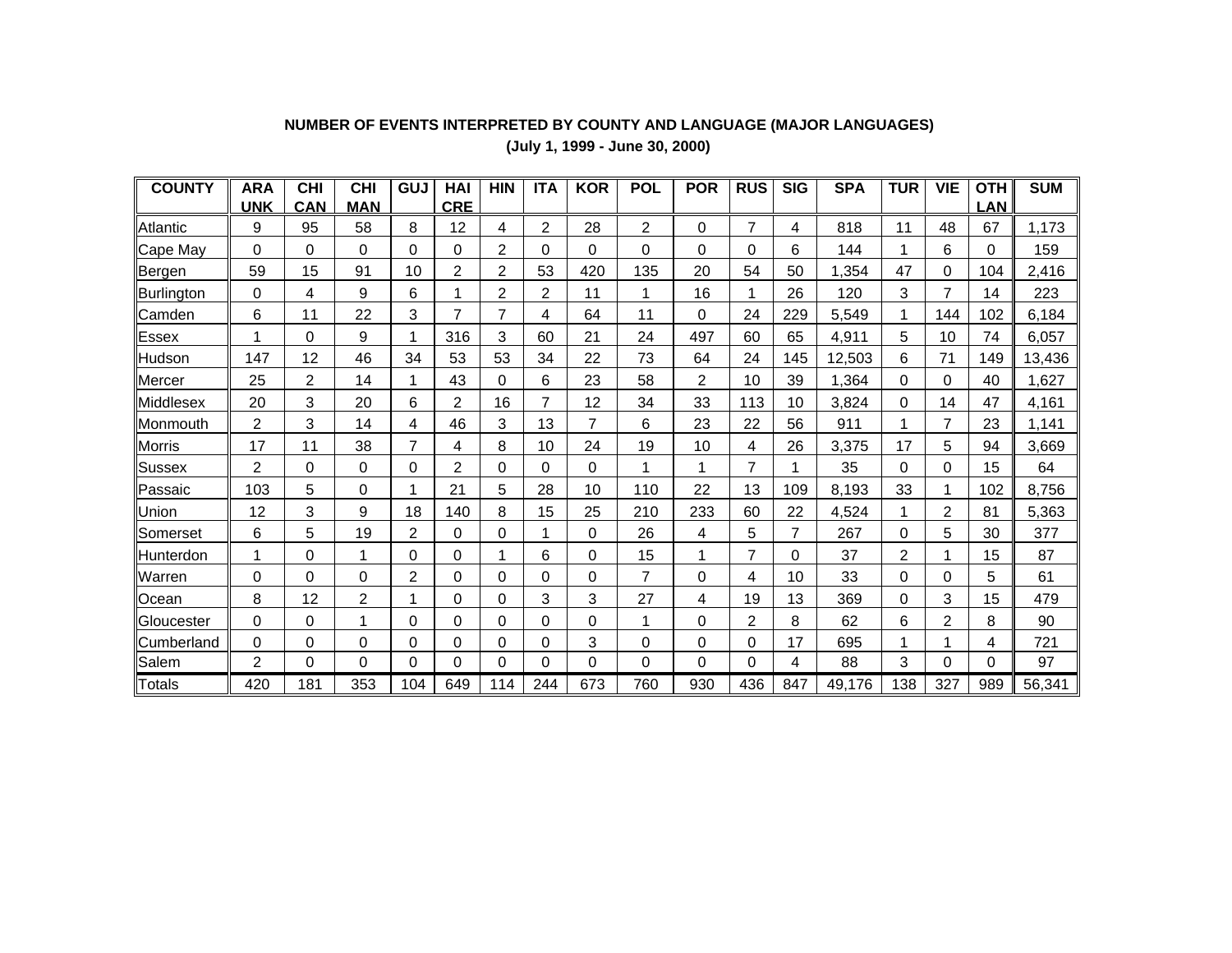#### NUMBER OF EVENTS INTERPRETED BY COUNTY AND LANGUAGE (MINOR LANGUAGES, p.1) (July 1, 1999 - June 30, 2000)

| <b>COUNTY</b>    | <b>ALB</b>      | <b>AMH</b>  | <b>ARA</b>      | <b>ARA</b> | <b>ARA</b>  | <b>ARM</b> | <b>BAS</b> | <b>BEN</b>      | <b>BUL</b>     | <b>CDI</b> | <b>CHI</b> | <b>CHI</b> | <b>CRO</b> | <b>CZE</b> | <b>FAR</b>  | <b>FAR</b>      | <b>FRE</b> | <b>FUL</b> | <b>GAN</b> | <b>GEO</b> |
|------------------|-----------------|-------------|-----------------|------------|-------------|------------|------------|-----------------|----------------|------------|------------|------------|------------|------------|-------------|-----------------|------------|------------|------------|------------|
|                  | <b>UNK</b>      |             | <b>EGY</b>      | <b>LEV</b> | <b>NAF</b>  |            |            |                 |                |            | <b>FOO</b> | <b>UNK</b> |            |            | <b>EAS</b>  | <b>UNK</b>      |            | <b>ADA</b> |            |            |
| Atlantic         |                 | 2           | 0               | $\Omega$   | $\Omega$    | 0          | 0          | 3               | 0              | 0          | 46         | 0          | $\Omega$   | 0          | 0           | $\Omega$        | 4          | 0          | 0          | $\Omega$   |
| Cape May         | 0               | 0           | $\Omega$        | $\Omega$   | $\mathbf 0$ | 0          | 0          | $\mathbf 0$     | 0              | 0          | 0          | 0          | $\Omega$   | $\Omega$   | 0           | $\Omega$        | $\Omega$   | 0          | 0          | $\Omega$   |
| Bergen           | $\overline{7}$  | 0           | 0               | $\Omega$   | 0           | 0          | 0          | 0               | 1              | 0          | 4          | 0          | $\Omega$   |            | 0           | 5               | 0          | 0          | $\Omega$   | 0          |
| Burlington       | 0               | 0           | 0               | $\Omega$   | 1           | 0          | 0          | $\mathbf 0$     | $\overline{2}$ | 0          | 0          | 0          | 0          | $\Omega$   | 0           | 0               | 0          | 0          | 0          | 0          |
| Camden           | 3               | $\Omega$    | 0               | $\Omega$   | 0           | 0          | 0          | $\Omega$        | 0              | $\Omega$   | 0          | 0          | $\Omega$   | 8          | 0           | 0               | 6          | 0          | 0          | 0          |
| <b>Essex</b>     | 1               | 0           | 8               | 0          | $\mathbf 0$ | 0          | 0          | $\mathbf 0$     | 0              | 0          | 1          | 0          | $\Omega$   | 0          | 3           | 1               | 1          | 0          | 0          | 0          |
| Hudson           | $\overline{2}$  | 2           | 74              | $\Omega$   | 0           | $\Omega$   | 0          | $\Omega$        | 0              | $\Omega$   | 0          | 0          | $\Omega$   | $\Omega$   | 0           | 1               | 6          | $\Omega$   | $\Omega$   | 0          |
| Mercer           | 0               | $\Omega$    | 0               | $\Omega$   | $\Omega$    | 0          | 0          | 2               | 0              | $\Omega$   | 1          | 0          | $\Omega$   | 0          | $\Omega$    | $\Omega$        | 1          | $\Omega$   | 0          | $\Omega$   |
| <b>Middlesex</b> | $\Omega$        | 0           | 3               | $\Omega$   | $\mathbf 0$ | 0          | 0          | 1               | 1              | $\Omega$   | 0          | 0          | $\Omega$   |            | $\Omega$    | 2               | 2          | $\Omega$   | $\Omega$   |            |
| Monmouth         | 1               | $\mathbf 0$ | 0               | 0          | 0           | 0          | 0          | 0               | 0              | 0          | 0          | 0          | $\Omega$   | 0          | 0           |                 | 0          | 0          | 0          | 0          |
| <b>Morris</b>    | 10              | $\mathbf 0$ | 3               | 3          | 0           | 0          | 2          | $\mathbf 0$     | 0              | $\Omega$   | 0          | 0          | 5          | $\Omega$   | 0           | 19              | 0          | 0          | 0          | $\Omega$   |
| Sussex           | 2               | $\mathbf 0$ | 0               | $\Omega$   | $\mathbf 0$ | 0          | 0          | $\Omega$        | 0              | 0          | 0          | 0          | $\Omega$   | 0          | 0           | $\Omega$        |            | 0          | 0          | $\Omega$   |
| Passaic          | 9               | $\Omega$    | 0               | $\Omega$   | $\Omega$    | 0          | 0          | 27              | 0              | 0          | 0          | 0          | $\Omega$   | 0          | $\Omega$    | 4               | 6          | 0          | 0          | 0          |
| Union            | 0               | $\Omega$    | 0               | $\Omega$   | $\Omega$    | 0          | 0          | 1               | 0              | 2          | 0          | 0          | $\Omega$   | $\Omega$   | $\Omega$    | $\Omega$        | 2          | 3          | 2          | 0          |
| Somerset         | 0               | $\Omega$    | 0               | 0          | $\Omega$    | 1          | 0          | $\Omega$        | 0              | 0          | 3          | 0          | 0          | 0          | $\Omega$    | $\Omega$        | 1          | 0          | 1          | 0          |
| Hunterdon        | $\Omega$        | $\Omega$    | $\Omega$        | $\Omega$   | $\Omega$    | 2          | $\Omega$   | $\Omega$        | 0              | $\Omega$   | 0          | 0          | $\Omega$   | $\Omega$   | $\Omega$    | $\Omega$        | 3          | $\Omega$   | $\Omega$   | $\Omega$   |
| Warren           | 0               | $\mathbf 0$ | 0               | 0          | $\mathbf 0$ | 0          | 0          | $\mathbf 0$     | 0              | 0          | 0          | 0          | $\Omega$   | 0          | $\mathbf 0$ | $\Omega$        | 0          | 0          | 0          | 0          |
| Ocean            | $\overline{2}$  | $\Omega$    | 0               | $\Omega$   | 0           | 0          | 0          | $\Omega$        | 0              | 0          | 0          | 0          | $\Omega$   |            | $\Omega$    | $\Omega$        | 0          | $\Omega$   | 0          | $\Omega$   |
| Gloucester       | 0               | $\mathbf 0$ | 0               | $\Omega$   | 0           | 0          | 0          | $\mathbf 0$     | 0              | 0          | 0          | 1          | $\Omega$   | 0          | 0           | 0               | 2          | 0          | 0          | 0          |
| Cumberland       | 0               | $\Omega$    | 0               | $\Omega$   | $\Omega$    | 0          | 0          | $\Omega$        | 0              | 0          | 0          | 0          | $\Omega$   | 0          | $\Omega$    | 0               | 0          | 0          | 0          | 0          |
| Salem            | 0               | $\mathbf 0$ | 0               | $\Omega$   | 0           | 0          | 0          | 0               | 0              | 0          | 0          | 0          | 0          | 0          | 0           | 0               | 0          | 0          | 0          | 0          |
| <b>TOTALS</b>    | $\overline{38}$ | 4           | $\overline{88}$ | 3          | 1           | 3          | 2          | $\overline{34}$ | 4              | 2          | 55         |            | 5          | 11         | 3           | $\overline{33}$ | 35         | 3          | 3          |            |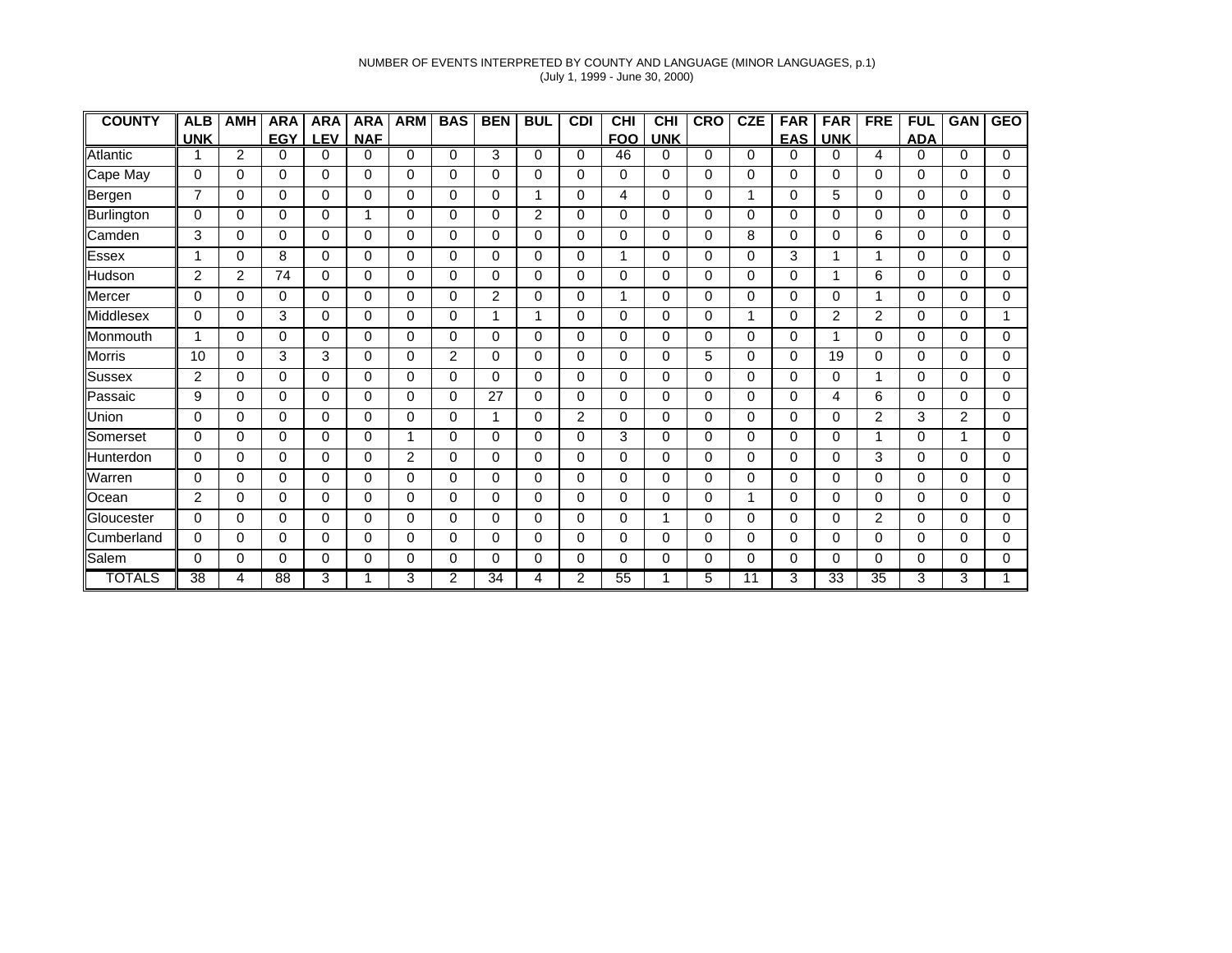#### NUMBER OF EVENTS INTERPRETED BY COUNTY AND LANGUAGE (MINOR LANGUAGES, p.2) (July 1, 1999 - June 30, 2000)

| <b>COUNTY</b>    | <b>GER</b>     | <b>GRE</b>     | <b>HEB</b>     | <b>HUN</b> | <b>IGB</b> | <b>ILO</b> | <b>JAP</b> | <b>KAN</b>     | <b>KHM</b>      | <b>KUR</b> | <b>LAO</b>     | <b>LIT</b>  | <b>MAC</b>     | <b>MAN</b> | <b>MAL</b>  | <b>NAP</b> | <b>PAM</b> | <b>PAN</b>      | <b>PAN</b> | <b>PAN</b>      |
|------------------|----------------|----------------|----------------|------------|------------|------------|------------|----------------|-----------------|------------|----------------|-------------|----------------|------------|-------------|------------|------------|-----------------|------------|-----------------|
|                  |                |                |                |            |            |            |            |                |                 |            |                |             |                | <b>DIN</b> |             |            |            | <b>EAS</b>      | <b>WES</b> | <b>UNK</b>      |
| <b>Atlantic</b>  | $\Omega$       | $\Omega$       | 3              | $\Omega$   | $\Omega$   | $\Omega$   | $\Omega$   | $\Omega$       | $\Omega$        | $\Omega$   | 1              | $\mathbf 0$ | $\Omega$       | 0          | $\Omega$    | 0          | $\Omega$   | $\Omega$        | $\Omega$   | 3               |
| Cape May         | 0              | $\Omega$       | 0              | $\Omega$   | 0          | 0          | $\Omega$   | $\Omega$       | 0               | 0          | 0              | 0           | $\Omega$       | 0          | $\Omega$    | $\Omega$   | $\Omega$   | 0               | $\Omega$   | $\Omega$        |
| Bergen           | 4              | 15             | $\overline{7}$ | 4          | 0          | 21         | 7          | 0              | 0               | 0          | $\Omega$       | 0           | $\overline{2}$ | 1          | $\mathbf 0$ | 0          | 0          | 1               | $\Omega$   |                 |
| Burlington       | $\overline{2}$ | $\Omega$       | 0              | 0          | 0          | 0          | 0          | 0              | 0               | $\Omega$   | $\Omega$       | 0           | 0              | 0          | $\mathbf 0$ | 0          | $\Omega$   | 1               |            | 6               |
| Camden           | $\Omega$       | 15             | 0              | $\Omega$   | 0          | 0          | 0          | 0              | 35              | 0          | 0              | 0           | $\Omega$       | 0          | $\mathbf 0$ | 0          | $\Omega$   | 0               | $\Omega$   | 4               |
| <b>Essex</b>     | 0              | 0              | 0              | $\Omega$   | 1          | 2          | 1          | 0              | 0               | $\Omega$   | $\Omega$       | 0           | 0              | 2          | 1           | 0          | 0          | 16              | $\Omega$   | 2               |
| Hudson           | 0              | 8              | 0              | 2          | $\Omega$   | 0          | $\Omega$   | $\Omega$       | 0               | 0          | $\Omega$       | $\Omega$    | $\Omega$       | 0          | $\Omega$    | 1          |            | 1               | 2          |                 |
| Mercer           | 0              | $\overline{7}$ | 0              | 16         | $\Omega$   | 0          | 0          | 0              | 0               | 0          | $\Omega$       | $\mathbf 0$ | 0              | 0          | $\Omega$    | 0          | 0          | $\Omega$        | $\Omega$   | 3               |
| <b>Middlesex</b> | 0              | 18             | 0              | 1          | $\Omega$   | 0          | $\Omega$   | $\Omega$       | 0               | 0          | $\Omega$       | 0           | 1              | 0          | $\mathbf 0$ | $\Omega$   | $\Omega$   | 0               | $\Omega$   | 6               |
| Monmouth         | 0              | 9              | 0              | 0          | 0          | 0          | 0          | 0              | 0               | 0          | 0              | 0           | 0              | 0          | $\pmb{0}$   | 0          | 0          | 6               | 0          | 0               |
| <b>Morris</b>    | 0              | 10             | 0              | 2          | 0          | 0          | 0          | 2              | 0               | 1          | $\overline{7}$ | 0           | 1              | 0          | $\mathbf 0$ | 0          | 0          | 8               | $\Omega$   |                 |
| Sussex           | $\Omega$       | 3              | 0              | 6          | 0          | 0          | $\Omega$   | 0              | 0               | 0          | 0              | 0           | 1              | 0          | $\mathbf 0$ | $\Omega$   | $\Omega$   | $\Omega$        | $\Omega$   | $\Omega$        |
| Passaic          | 0              | $\Omega$       | 0              | 7          | $\Omega$   | 0          | 0          | 0              | 0               | 0          | $\Omega$       | 0           | 0              | 0          | $\mathbf 0$ | 0          | 0          | 0               | $\Omega$   | 2               |
| Union            | 0              | 10             | 0              | 1          | $\Omega$   | 0          | $\Omega$   | $\Omega$       | 0               | 0          | $\Omega$       | 3           | 1              | 0          | 15          | 0          | $\Omega$   | 4               | $\Omega$   | 0               |
| Somerset         | 0              | 1              | 0              | 1          | 0          | 0          | $\Omega$   | 0              | 0               | $\Omega$   | $\Omega$       | 0           | $\Omega$       | 0          | 0           | 0          | $\Omega$   | 1               | $\Omega$   | 6               |
| Hunterdon        | 0              | $\Omega$       | 0              | $\Omega$   | $\Omega$   | 0          | $\Omega$   | $\Omega$       | 0               | 0          | $\Omega$       | 0           | $\Omega$       | 0          | $\mathbf 0$ | $\Omega$   | $\Omega$   | 0               | $\Omega$   | $\overline{2}$  |
| Warren           | 0              | 0              | 0              | 0          | 0          | 0          | 1          | 0              | 0               | 0          | 0              | 0           | 0              | 0          | 0           | 0          | 0          | 0               | $\Omega$   | 0               |
| Ocean            | 3              | 4              | 0              | 0          | 0          | 0          | 0          | 0              | 0               | $\Omega$   | 0              | 0           | $\Omega$       | 0          | $\mathbf 0$ | 0          | $\Omega$   | 0               | 0          | 0               |
| Gloucester       | $\Omega$       | 4              | 0              | $\Omega$   | 0          | 0          | 0          | 0              | 0               | 0          | 0              | $\mathbf 0$ | $\Omega$       | 0          | $\mathbf 0$ | 0          | $\Omega$   | $\Omega$        | $\Omega$   |                 |
| Cumberland       | 0              | $\Omega$       | 0              | $\Omega$   | $\Omega$   | 0          | 0          | 0              | 0               | 0          | $\Omega$       | 0           | 0              | 0          | 0           | 0          | 0          | 0               | $\Omega$   | 0               |
| Salem            | 0              | $\Omega$       | 0              | 0          | 0          | 0          | 0          | 0              | 0               | $\Omega$   | $\Omega$       | 0           | 0              | 0          | 0           | 0          | 0          | $\Omega$        | 0          | 0               |
| <b>TOTALS</b>    | 9              | 104            | 10             | 40         | 1          | 23         | 9          | $\overline{2}$ | $\overline{35}$ |            | 8              | 3           | 6              | 3          | 16          |            |            | $\overline{38}$ | 3          | $\overline{38}$ |